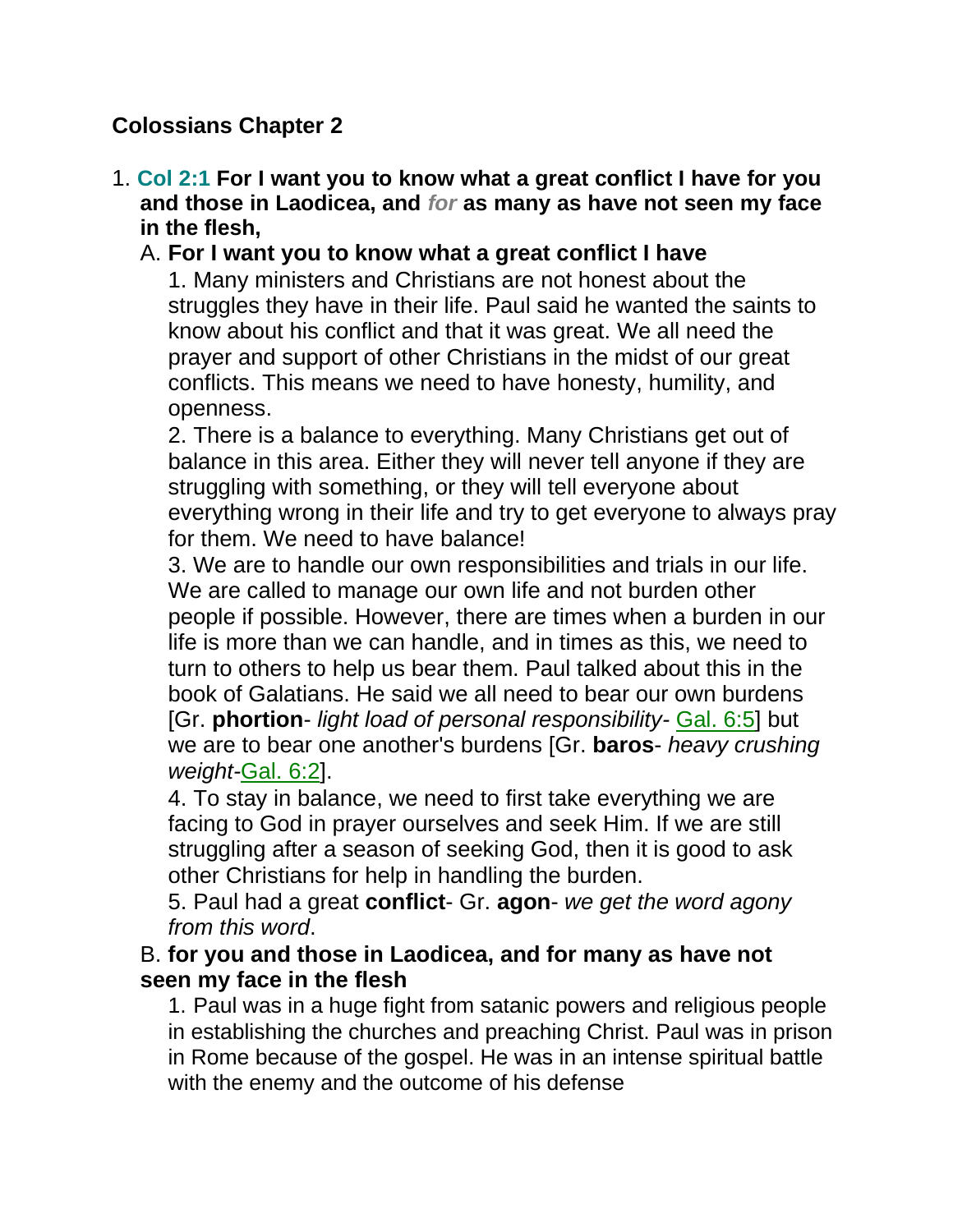before Nero would have implications for all Christians in the Roman Empire.

2. Paul waged his warfare in prayer. His weapons were not fleshly. He did not picket, or demonstrate, or fight legal battles with those against him. He prayed!

3. Many Christians today are in a great conflict in their lives, but they are trying to fight merely in the physical realm. Our enemy is not flesh and blood, so our warfare is not to be fought in the natural. We are to use our spiritual weapons given to us by Christ. [Eph. 6:10-18, 2 Cor. 10:3-5]

2. **Col 2:2 that their hearts may be encouraged, being knit together in love, unto all the riches of full assurance of understanding and the knowledge of God's mystery, which is Christ,**

#### A. **that their hearts may be encouraged**

- 1. Paul wanted others to know he was fighting in prayer for them. This brings great comfort when you realize someone is fighting for you in prayer! Are you fighting for someone in prayer right now in your life?
- B. **being knit together in love**
	- 1. **knit together** Gr. **sumbibazo** *being brought together tightly*
	- 2. **in love-** One of the highest forms of love is willing to go to battle for another person. We love others when we fight for them in prayer. A church that prays for one another is a tight knit church.
- C. **unto all the riches of the full assurance of understanding and the knowledge of God's mystery**
	- 1. God wants us to experience His riches. When we think of riches we think of money, land, and possessions. God wants us to first have spiritual riches which bring forth natural riches.
	- 2. A rich Christian is one who has full assurance in their life that comes from understanding who they are in Christ, what they have in Christ, and what they can do because they are in Christ. We become fully assured in understanding when we continue in the Word of God and prayer daily in our life.
	- 3. A rich Christian is one who has knowledge of God's mystery. The mystery is the dispensation of the grace and the church. The more knowledge you have of God's grace which is all that God has provided in Christ the more you will be stabilized in your life.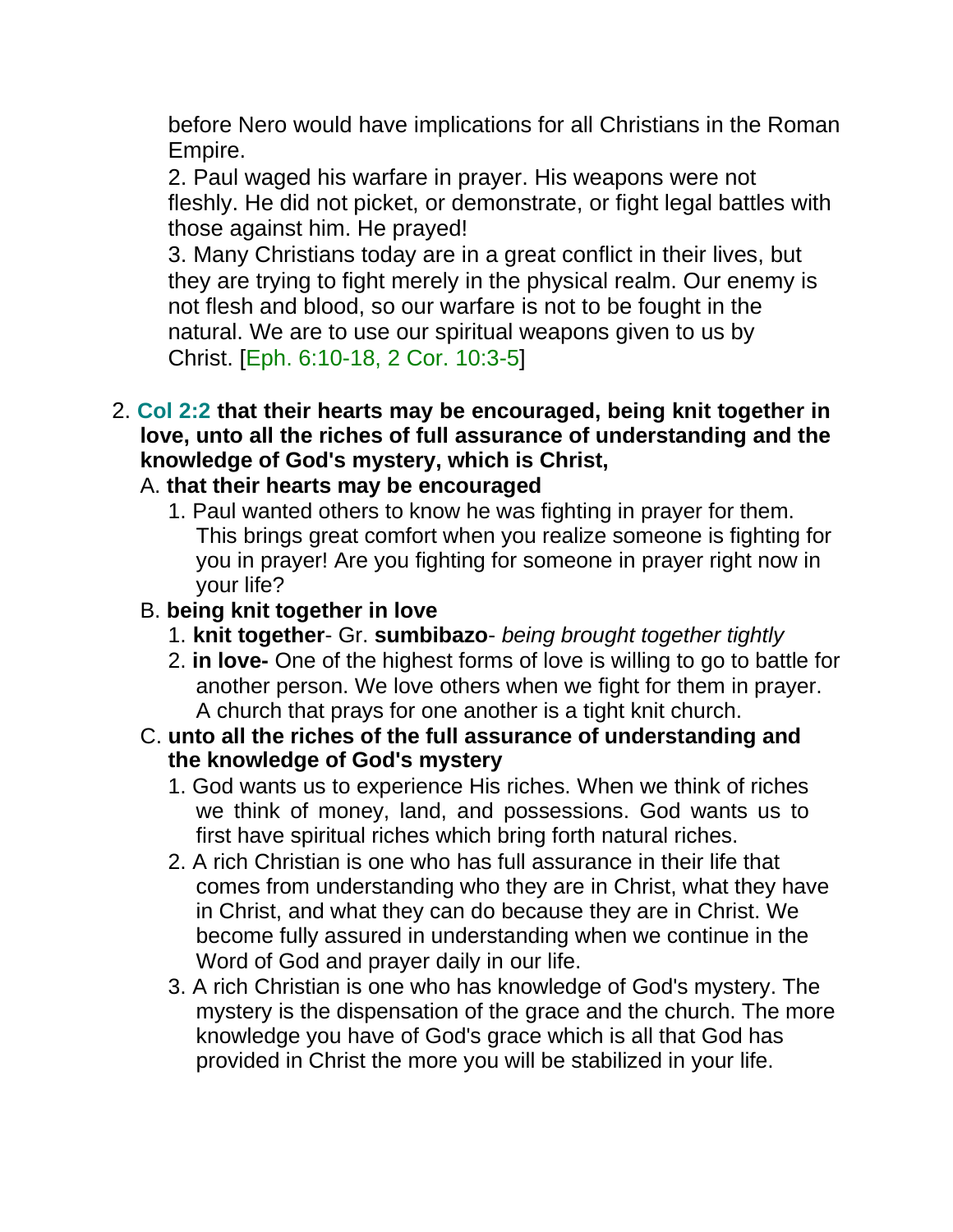### D. **which is Christ**

1. Christ is the mystery of God. This mystery is the mystery of godliness. This mystery is that Christ is in union with us in our spirit. We produce godliness by drawing upon Christ within us. We draw upon Christ by faith. To believe we must first have understanding and knowledge of grace and the finished work of Christ. Paul had this understanding and knowledge given to Him from Christ Himself. Paul summarized this mystery in [**Gal. 2:20**]- I have been crucified with Christ, and I no longer live, but Christ lives in me, and the life I live I live by faith in the Son of God, who is loving me and giving Himself to me.

#### 3. **Col 2:3 in whom are hidden all the treasures of wisdom and knowledge.**

# A. **In Christ are hidden all the treasures of wisdom and knowledge**

- 1. If someone who does not accept Christ, they do not truly possess any wisdom or knowledge. The beginning of wisdom is in the fear of the Lord. [**Prov. 9:10**]
- 2. wisdom and knowledge are hidden in Christ- We must search out His wisdom and knowledge. It is in the Word of God. If we neglect the Word of God, we neglect wisdom and knowledge. We must find these firsthand for our faith to appropriate them as we should. There is just so much wisdom and knowledge we can walk in by receiving from other people. We must meditate on the Word and pray ourselves to grow in wisdom and knowledge.

# 4. **Col 2:4 Now this I say lest anyone should deceive you with persuasive words.**

### A. **Now this I say**

- 1. Paul is bringing out that all wisdom and knowledge are in Christ because false teachers were teaching that Christ was just one of many spiritual beings that evolved from God. They taught that a long line of evolved beings each had a level of knowledge that must be unlocked by secret rites. Paul debunked this teaching by saying that all wisdom and knowledge is found in Christ and outside of Him there in none.
- 2. All false teaching has this in common: It removes the focus off of Jesus Christ's all sufficient work at Calvary and from grace.
- 3. Even today many teachers in the body of Christ are offering wisdom and secrets to unlock the blessings of God. Instead of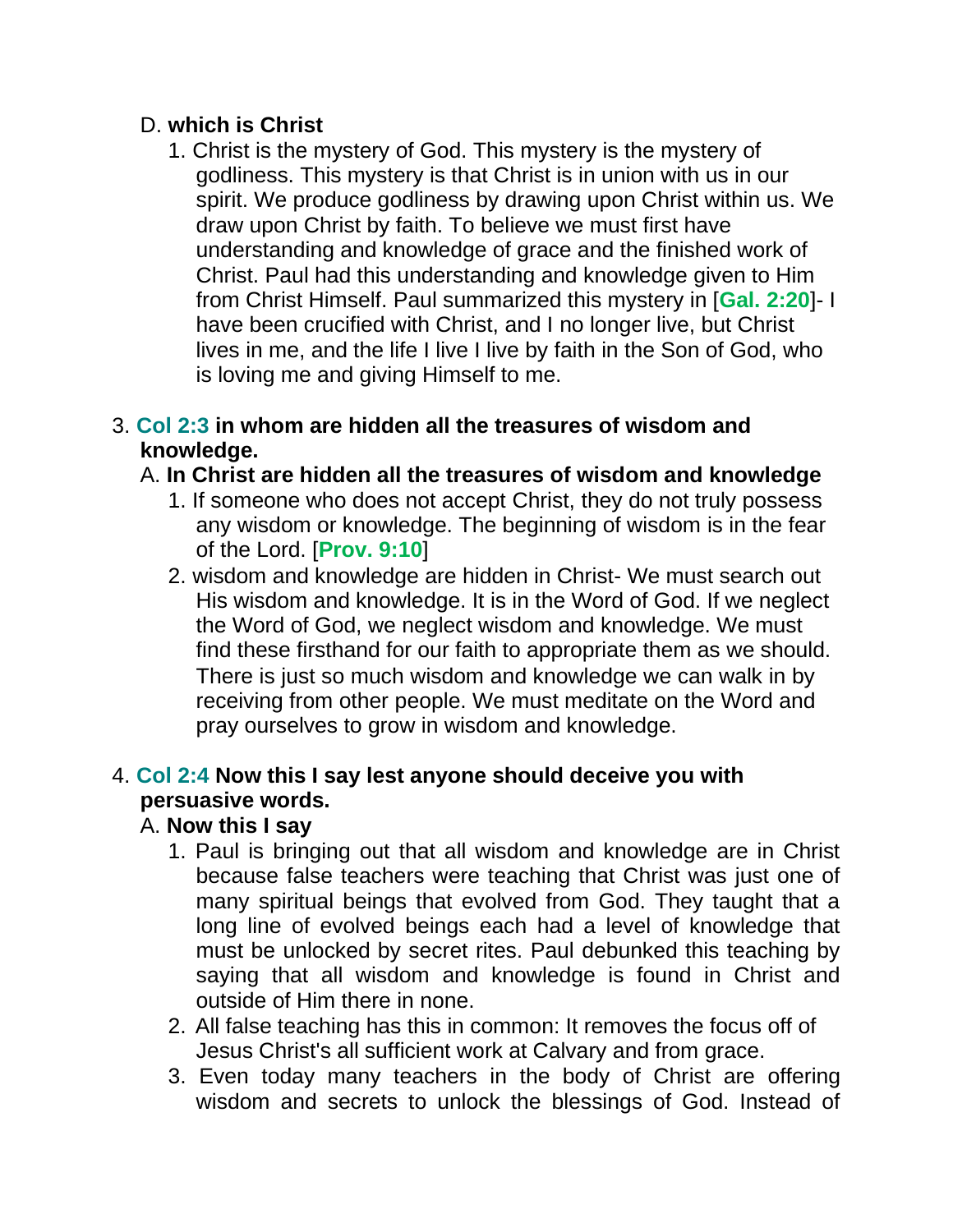teaching that they are available because of what Jesus has done at the cross and are appropriated by faith, they teach that you must do certain things to obtain them and by gaining knowledge of the secrets they possess in their latest book or CD.

# B. **lest anyone should deceive you with persuasive words**

- 1. Christianity is becoming more and more unpopular as the years go by.
- 2. Andrew Wommack made a statement when he was here last. He said he could see himself being put in prison in a time to come because of his bold stand for Christ and truth.
- 3. As it becomes more unpopular to be a Christian, people will try to persuade Christians from the faith with persuasive words.
- 5. **Col 2:5 For though I am absent in the flesh, yet I am with you in spirit, rejoicing to see your** *good* **order and the steadfastness of your faith in Christ.**

### A. **For though I am absent in the flesh, yet I am with you in spirit**

1. As the founder and apostle of this church, God allowed Paul to spiritually view this church. Paul was so in tune to God in prayer that he could see and know how this church was doing. Jesus can see and know how each person and how each church is doing. Jesus shared this knowledge with the Apostle Paul by letting him see what He saw.

### B. **rejoicing to see your order and the stedfastness of your faith in Christ**

1. rejoicing to see **your order**- Gr. **taxis**- *orderly arrangement of a battalion*- We are in a war. We must all be in our place of assignment to properly wage effective warfare. We can effectively wage warfare in our personal life when we are in position under God and submissive to His leading and instructions and are walking in faith. One must be in order for faith to work! If the local church would do the same, it could wage effective warfare in its city. If the body of Christ in the U.S. would do this it would be successful in America. If the universal church would do this it would be effective in winning the world!

2. **stedfastness**- Gr. **stereoma**- **a solid front of a battalion**- We are in a battle and we must stand solid by our corporate faith. This is why being faithful to a church in attendance and by prayer is so important. It causes the body of Christ to see victory in its sphere of influence.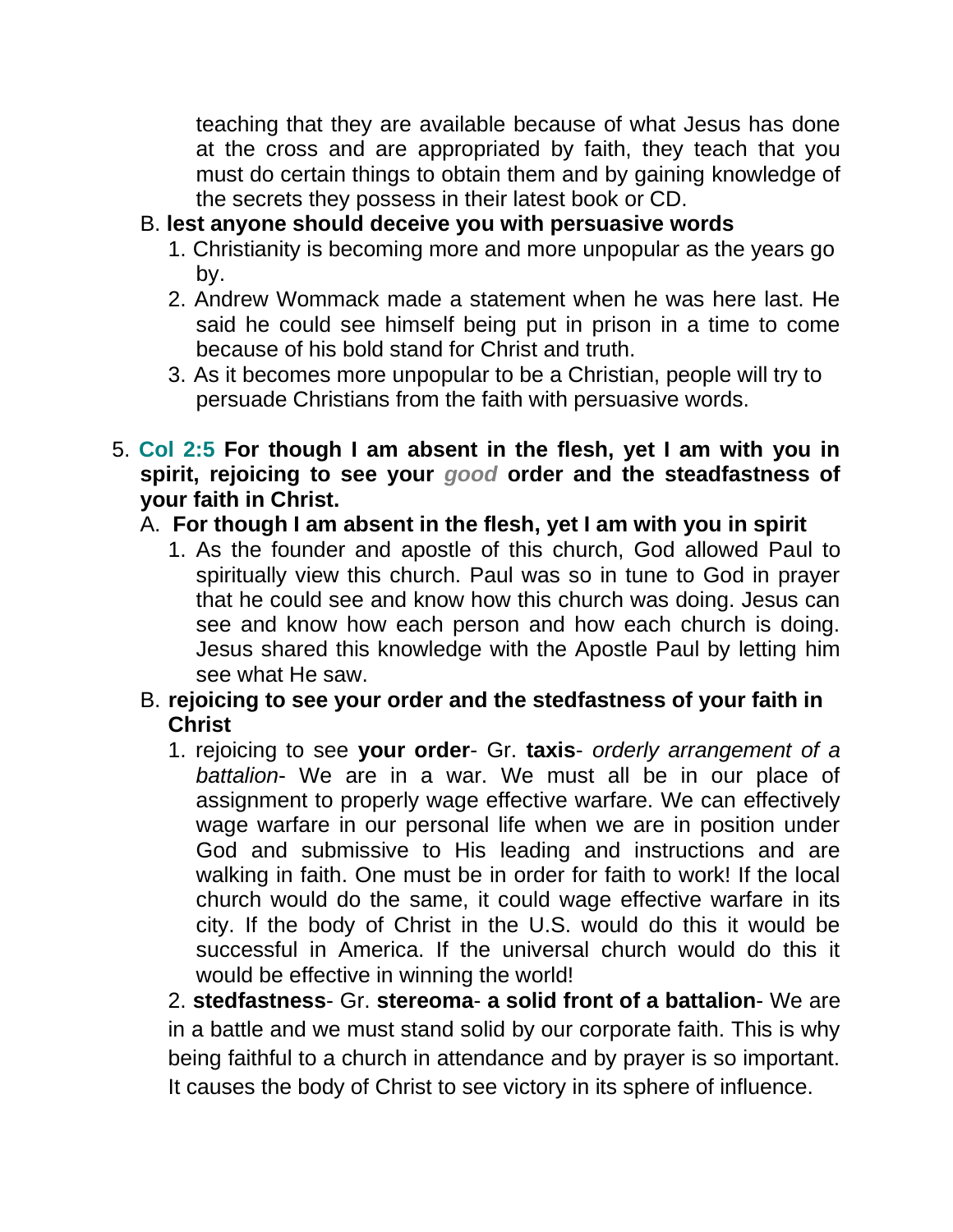#### 6. **Col 2:6 As you therefore have received Christ Jesus the Lord, so walk in Him,**

## A. **As you therefore have received Christ Jesus the Lord**

- 1. It is important to keep in mind how you received the Lord at the very beginning because this same principle is how you are to live the Christian life. Too many Christians get saved by one principle but try to live the Christian life by an altogether different principle. We are to dance with the one who "brung" us!
- 2. We all received Christ by grace through faith. No Christian can get saved by any other principle. We are not saved by rule keeping or by works. We are saved by grace through faith. [Romans 4:16- It is of faith that it may be of grace.]
- 3. We were saved by the finished work of Christ. We simply received what was already provided for us. We acted upon our faith by our words [confession] and action [walking an isle; baptism] We received what Christ had already provided and received new life.
- 4. Once we are saved many Christians change principles and try to live the Christian life by the Law. They try to receive from God by keeping rules and by trying to earn what they are asking God for. This verse plainly teaches that as we first received Christ is the same way we are to walk in the Christian life. We are to walk in faith in God's grace (what God has already provided freely by the finished work of Christ.)
	- a. All spiritual blessings have already been given in Christ by His grace- [Eph. 1:3, 2 Peter 1:3]
	- b. Jesus was given to us freely by grace, so is everything else with Him! - [Romans 8:32]
	- c. We do not have to earn or deserve any of God's blessings. We cannot achieve them; we have to receive them. We receive by faith.
- 5. It is important to get this down: God operates towards us in grace and only grace, we are to operate towards God in faith and only faith. If we try to operate towards God in any other way but faith in his grace, then we will fail to receive from God no matter how sincere and hardworking we are.

#### B. **so walk in Him**

- 1. We were born again by faith in God's grace.
- 2. Now that we are born again as a baby, we must learn to walk! We got born again by faith, and God intends for us to walk by faith. [Romans 1:17]- God's righteousness is revealed from faith to faith.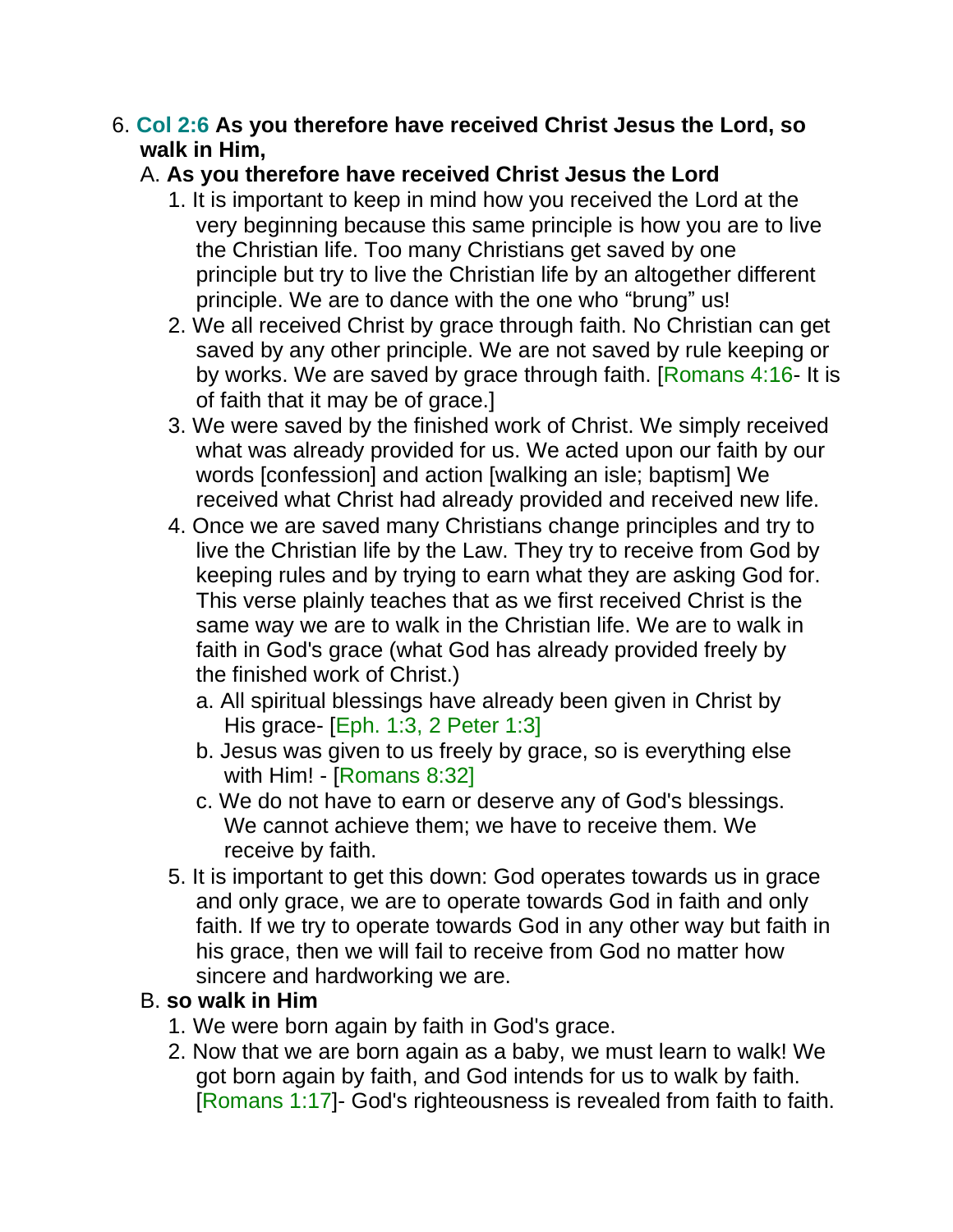We were born again by faith and righteousness was revealed to us, now we are to walk in faith and let others see righteousness revealed in us!

- 3. We walk in Christ when we walk in faith in what God has already provided for us [grace].
- 7. **Col 2:7 rooted and built up in Him and established in the faith, as you have been taught, abounding in it with thanksgiving.**

A. rooted and built up in Him and established in the faith

- 1. **God has done His part** He has already provided everything we need in grace. It was accomplished by the finished work of Christ. Christ is seated. He is finished!
- 2. Now we must add our part. Our part is faith. We must enter into faith and stay in faith to receive the grace of God. This verse teaches us how this is to be done. This verse shows us how we can be **established in faith**.
- 3. **rooted** This is an **agricultural** term. Before we can be established in faith, we must have roots. Jesus taught the master parable of the sower and the seed. The seed is the Word of God. To be rooted in Christ we must receive the seeds of the New Covenant scriptures. Faith comes by hearing and hearing by the message of Christ. [Rom. 10:17] We cannot just hear once, but we need to keep on hearing and meditate upon what we have heard for faith to take root. As we meditate on the New Covenant scriptures that reveal who we are, what we have, and what we can do because we are in Christ then we will draw from life and power of Christ to live the Christian life.
- 4. **built up** This is an **architectural** term. This is the second vital part to being established in faith and walking in faith. We need to be built up and the scriptures tell us how this is to be done.
	- a. 1 Cor. 14:4- We are built up when we pray in the Spirit
	- b. Jude 1:20- We are to build up ourselves in our faith by praying in the Spirit
	- c. Praying in the Spirit will cause our spirits to be strong and be able to grab hold of and keep a hold of what we have received from the Lord. Many are able to grab hold of healing but are not strong enough to keep hold of it when the enemy tries to wrestle it out of our hands.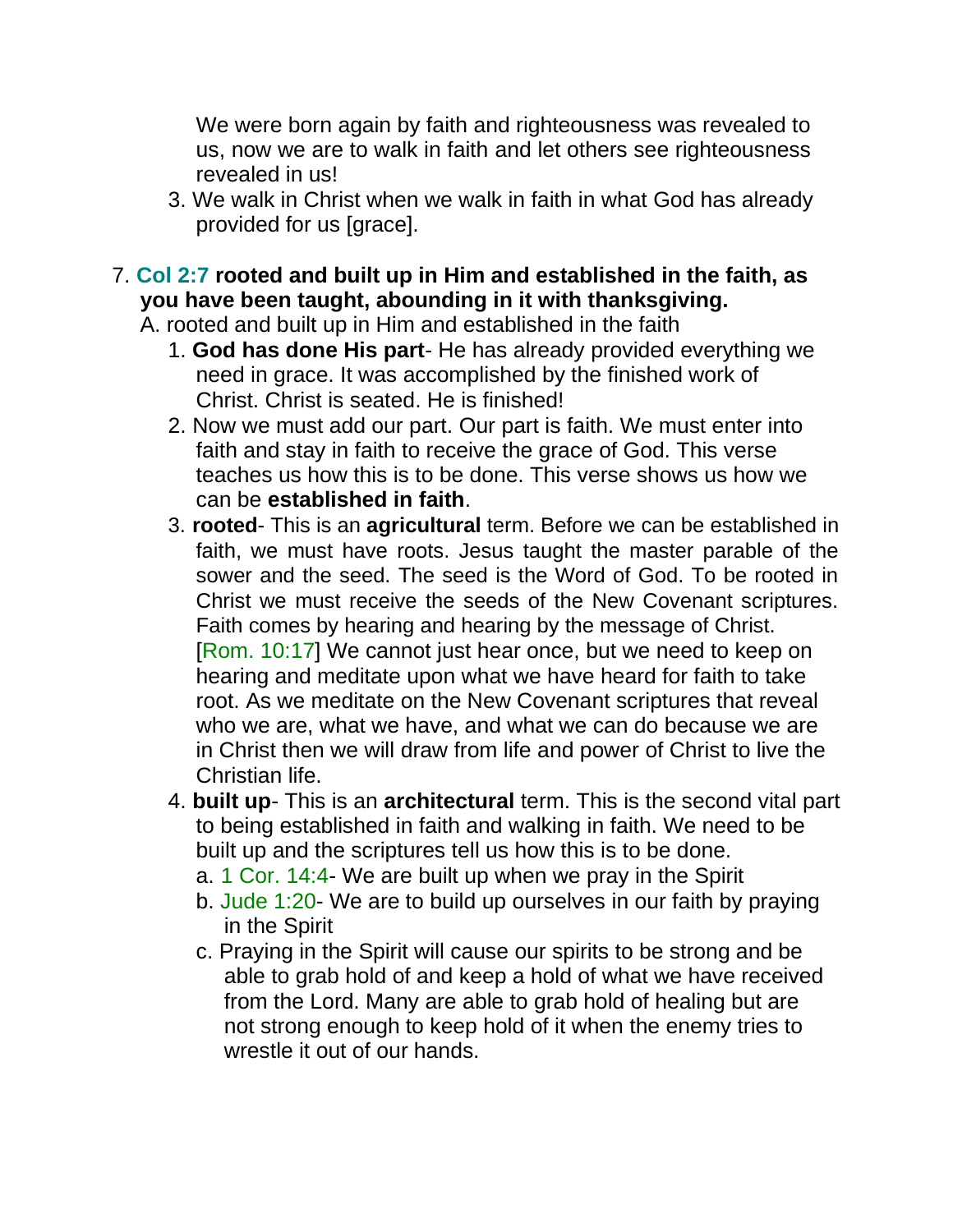## B. **as you have been taught**

1. Paul taught his converts these principles. Unfortunately, many converts in our churches are not being taught this. They are being taught rules to keep and all the things they must do to get God to move for them and answer their prayers.

# C. **abounding in it in thanksgiving**

1. This is a master key for remaining in faith. We can have our faith hindered or negated by negativity. When we remain thankful in every situation then the Spirit can move on the basis of our faith. When we grumble and complain and are negative it hinders the Spirit and our faith.

# D. **Releasing faith**

- 1. It is vital to know that faith must be released by words and actions. If it is not, then it will be dead faith. [James 2:20, 26] Our actions are crucial in the releasing of our faith. If we believe that God has healed us, then we need to speak and act in line with this. If we believe that Jesus became poor so that we would be rich, then we need to be givers. When we act in line with what we believe, it releases the grace of God into our natural lives.
- 2. We do not receive from God based upon our performance of rules and commands. We receive based upon the merits of Christ and by grace. However, sin in our lives will harden our hearts and will cripple our conscience. When this happens, our faith will be hindered and crippled. We must maintain a clear conscience before God to have a solid faith. [1 John 3:21]
- 8. **Col 2:8 Beware lest anyone cheat you through philosophy and empty deceit, according to the tradition of men, according to the basic principles of the world, and not according to Christ.**
	- A. **Beware lest anyone cheat you through philosophy and empty deceit**
		- 1. **cheat** Gr. **sulagogeo** *to take away as a captive of war* Satan is warring against us and he desires to take prisoners. Those who do not remain in faith in God's grace will end up as prisoners and slaves.
		- 2. We can be taken as prisoners by giving heed to philosophy. The world is full of educated philosophers who wax eloquent, but their teaching is against the Bible.
		- 3. No matter how good something sounds, if it is against the Word of God then it is empty deceit.
		- 4. The philosophy that Paul had in mind here was Gnosticism.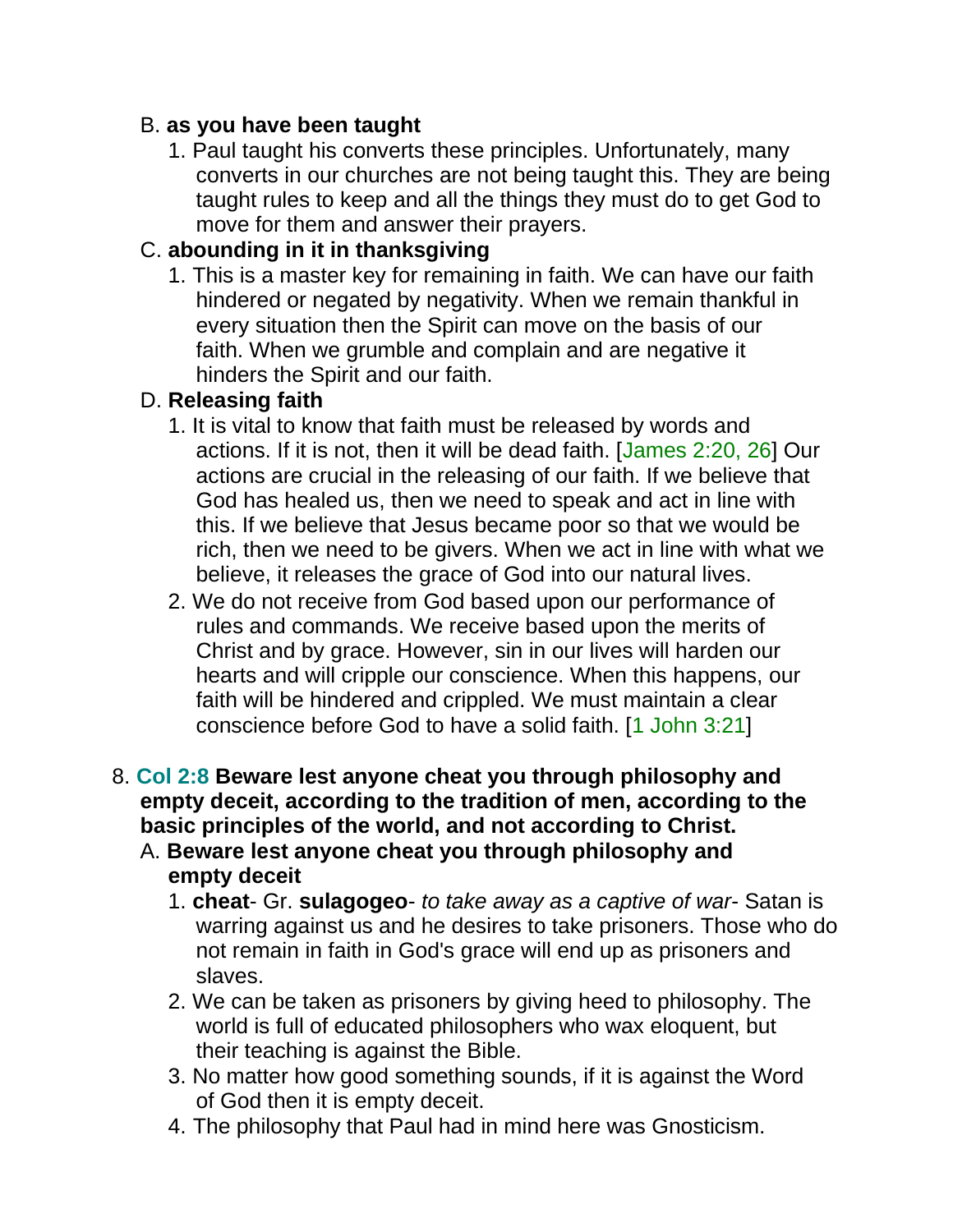## B. **according to the tradition of men**

- 1. The traditions of men become more important than the truth of the Word of God in many cases.
- 2. The traditions of men rob the power out of the Word of God. [Mark 7:13]
- 3. We need to look at everything we believe and do and ask our self if we have biblical support for it. If we do not, we need to be willing to change to line up with the Word.

# C. **according to the basic principles of the world**

### 1. **Basic principles**- Gr. **stoicheion**- *elemental principles*- *ABC's*

- a. This referred to the observance of rituals, rules, and feasts that involved the sun, moon, planets, and stars.
- b. It also referred to the worship of spirits that ruled over these.
- c. Gnosticism was a blend of Judaism, Greek philosophy, and new teaching.
- d. There is nothing new. Today we have the New Age that basically is teaching the same thing. Many Christians are fooled by the new age and their desire to make contact with God and angels [spirit guides] in new ways. This is extremely dangerous. Stick with the Bible and do not dabble in New Age books that are empty deceit.

# D. **and not according to Christ**

- 1. We do not need to contact spirits or angels for guidance. We have the Word of God and the Spirit of Christ.
- 2. We do not have to observe rules and rituals to somehow get God to answer our prayers. We just need to come to God in Jesus name and ask in faith and receive.

# 9. **Col 2:9 For in Him dwells all the fullness of the Godhead bodily.**

- A. **dwells** Gr. **katoikeo** *to be at home permanently* Jesus was, is, and will forever be fully Divine.
- B. **fullness** Gr. **pleroma** The Gnostics used this word to describe the ladder of spiritual beings that spanned from the original God to the evil one who created the world [this was their teaching]. They called this ladder of spirits **the pleroma**- the fullness of the Godhead. Paul here is debunking this false teaching once again. Paul is saying that the fullness of the Godhead is resident in one person- the Lord Jesus Christ.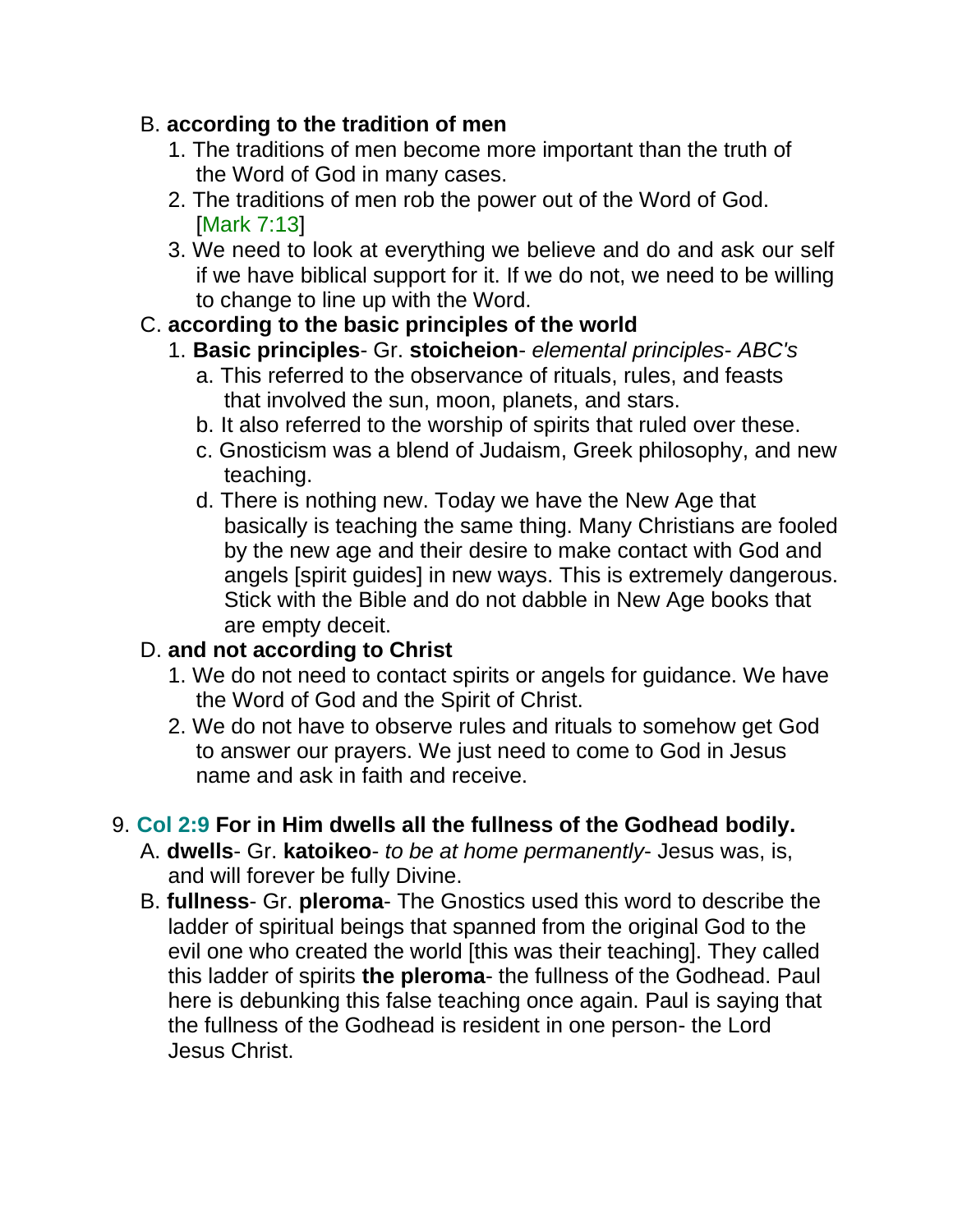C. **bodily**- The Gnostics taught that physical matter was evil so God could not have taken on a body. They taught that Christ's body merely appeared to be real but was not. Paul is saying that God took on flesh permanently in Jesus Christ.

#### 10. **Col 2:10 and you are complete in Him, who is the head of all principality and power.**

# A. **and you are complete in Him**

- 1. **complete** Gr. **pleroo** the verb of pleroma. In Christ we are *full, complete, and not lacking in any degree.*
- 2. If we would but believe this, we would stop trying to make ourselves complete or fill up what is lacking.
- 3. If we believed we are complete in Christ, our lives would change. Satan can only tempt us when he first makes us feel incomplete or lacking like he did Eve.
- 4. Singles need to get a revelation that they are complete in Christ. A mate therefore does not complete them but complements them!

# B. **who is the head of all principality and power**

- 1. Jesus is not just one in a long line of spirits. Jesus Christ made all spirits and is the ruler over all of them.
- 2. We are in Christ, so in Him we are in a higher position than angels and fallen spirits.
- 11. **Col 2:11 In him also you were circumcised with a circumcision made without hands, by putting off the body of the flesh, by the circumcision of Christ,**
	- A. **In Him also you were circumcised with a circumcision made without hands**
		- 1. Circumcision was given by God as a sign of His covenant with His people Israel under the Old Testament Law. The Law was but a shadow of things to come in which Christ would bring forth the substance and fulfillment of the Law.
		- 2. In the OT, circumcision was done by humans. In the New Covenant no man does this, but God does.
		- 3. In the OT, circumcision was in the flesh, but in the new it is done in the spirit
		- 4. In the OT, circumcision was only for men. In the new it is for all who believe - men and women
		- 5. In the OT, circumcision was done by a knife. In the new it is done by the sword of the Word of God used by the Holy Spirit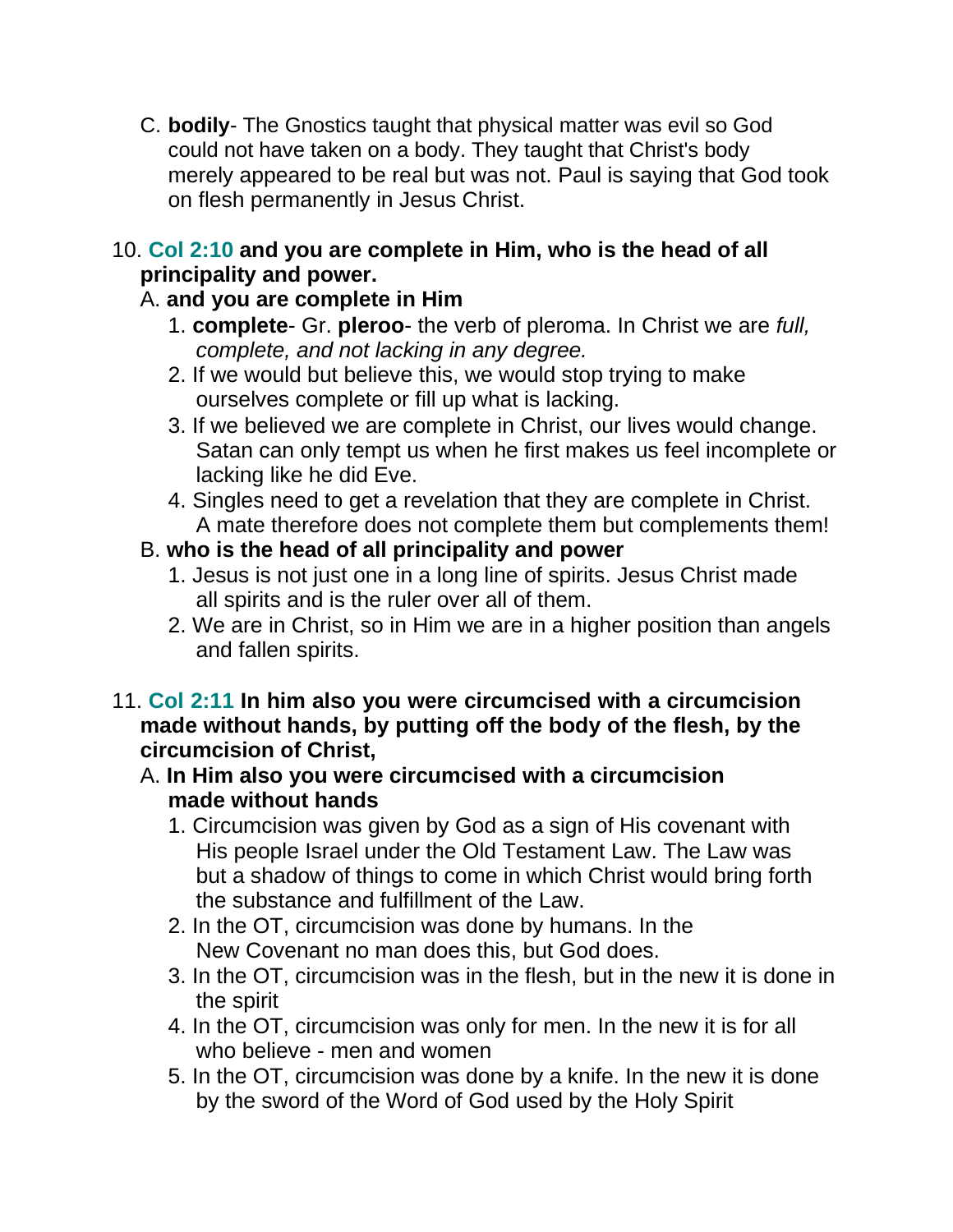- 5. In the OT, circumcision was for natural protection from infection and contaminates. In the new it is for spiritual protection against pollution and infection.
- B. **by putting off the body of [***the sins of* not in earliest manuscripts**] the flesh, by the circumcision of Christ**
	- 1. This spiritual circumcision was done not to the body but to the human spirit. [**Romans 2:29**]
	- 2. Spiritual circumcision was done at the time of the new birth. The reborn spirit was regenerated and filled with God Himself.
	- 3. To protect the sanctity of the reborn spirit, it was cut off and away from the body of flesh that would contaminate it. At the new birth, the sword of the Spirit which is the Word of God cut a separation between your spirit and soul/body. [**Hebrews 4:12**] The soul can be contaminated by the flesh, but the spirit cannot!
	- 4. Once your reborn spirit was cut away or divided from the soul and body that could contaminate it, then it was sealed by the Holy Spirit. This was to prevent any sin or contaminates from touching your spirit and defiling it. [**2 Cor. 1:22, Eph. 1:13, Eph. 4:30**]
	- 5. Your spirit contains the seed of God and it cannot sin and is not defiled with sin. [**1 John 3:9**]
	- 6**.** Satan cannot touch your spirit to defile it [**1 John 5:18**] He can touch our body and soul, however. A Christian cannot be demon possessed. They can be oppressed in their soul and body but not possessed in their spirit.
	- 7. Jesus died in His human spirit. In His human spirit He was made alive in hell and because He was our covenant representative then it happened to us. It was the circumcision of Christ that we experience.
- 12. **buried with Him in baptism, in which you also were raised with**  *Him* **through faith in the working of God, who raised Him from the dead.**

### A. **buried with Him in baptism**

- 1. In the previous verse Paul used the symbol of circumcision. Here he uses the symbol of baptism. Both circumcision and baptism are outward acts that point to inward spiritual realities. Natural circumcision corresponds to spiritual circumcision.
- 2. In baptism, a person is immersed under water, and then they are raised up again [hopefully!]. This outward ceremony represents dying and rising from the dead. When someone dies, they are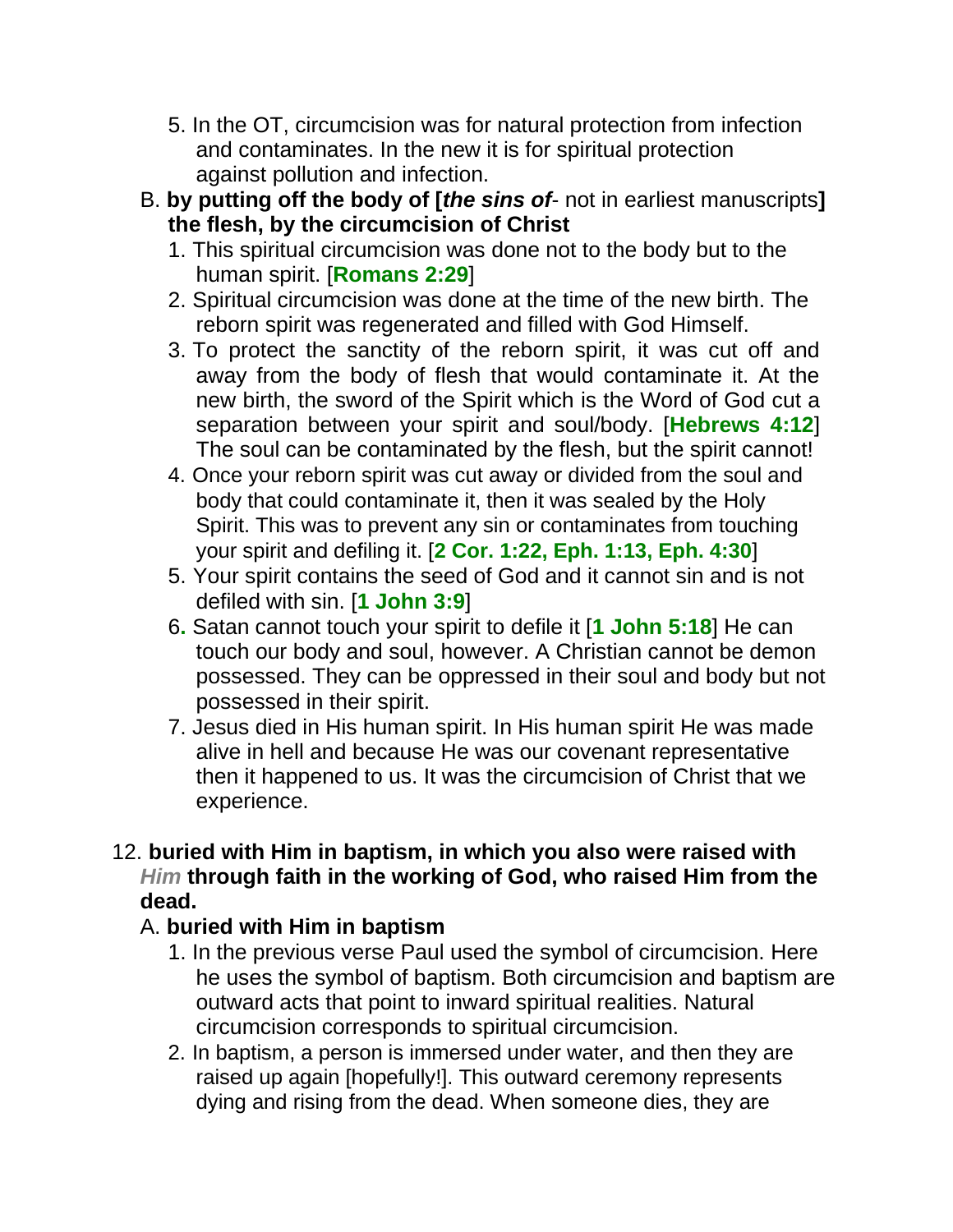buried. Baptism represents the death of Jesus and then Him rising from the dead. Jesus was our covenant representative. What happened to Him, happened to you. When He died, you died. When He was raised, you were raised with Him. When we placed our faith in Christ the death and resurrection of Christ was applied to our spirit.

- B. **in which you also were raised with Him through faith in the working of God, who raised Him from the dead**
	- 1. As our covenant representative when He was raised from the dead, so were we in Him. What happened to Him happened to us because we were in our covenant representative. He was seated in heaven, so we were also. This happened when we placed our faith in the risen Lord Jesus. [**Romans 10:9-10**]
	- 2. A Christian is not the same person who they were before they got saved. The old sinner died, and a new righteous person was born. This new identity is in our reborn spirit. You cannot see or feel your spirit. You must take this by faith. By faith we appropriate all the spiritual realities that are in our spirit and they will impact our natural lives. We will experience freedom and the fruit of the Spirit.

### 13. **And you, who were dead in your trespasses and the uncircumcision of your flesh, God made alive together with him, having forgiven us all our trespasses,**

# A. **And you, who were dead in your trespasses**

- 1. As a sinner we were dead in our trespasses. [**Eph. 2:1**] We received spiritual death because we are in Adam. [**Romans 5:12**] A sinner is dead spiritually and no matter how much they try to do good things they never leave the sphere of trespasses. Even their good is seen as trespasses because the root and motive for their deeds are wrong.
- 2. A sinner has two problems. First is that they are spiritually dead. They are a sinner by nature. Next, they have many trespasses and sins they have committed. Both problems were dealt with by the finished work of Jesus Christ.

### B. **and the uncircumcision of your flesh**

- 1. A sinner's spirit is polluted by the nature of sin in their flesh
- C. **God made us alive with Him**, **having forgiven us all our trespasses**
	- 1. Jesus paid for all our sins and trespasses by His shed blood. The shedding of blood is for the remission of sins. [**Matt. 26:28**] Jesus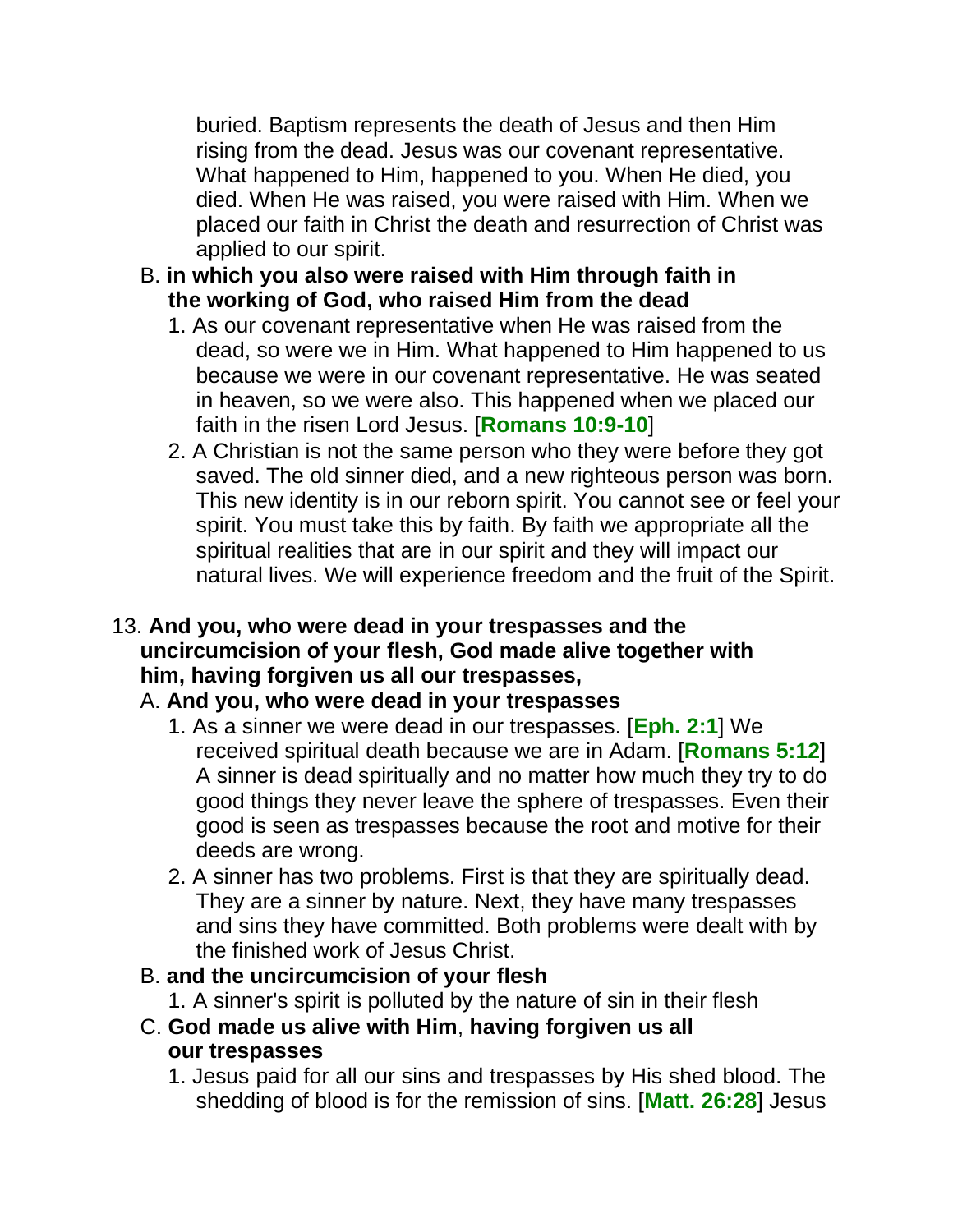paid for what we did, but if that is all He did we still would not be able to go to heaven, because we were sinners by nature. We needed a nature change! Fallen humanity could not inherit heaven. [**1 Cor. 15:50**]

- 2. Jesus died on the cross as our representative so we could die to the old sinner we were, so we could be born again and receive the resurrection life of Jesus. [**Gal. 2:20, Col. 3:1-3, 2 Cor. 5:17, Titus 3:5**]
- 14. **having wiped out the handwriting of requirements that was against us, which was contrary to us. And He has taken it out of the way, having nailed it to the cross.**
	- A. **having wiped out the handwriting of requirements that was against us, which was contrary to us.**
		- 1. This refers to the written commandments of the Law. The Law was against mankind. Jesus wiped out the handwriting of the requirements that was against us. He did this by fulfilling all the commands of the Law by His life and fulfilling all the sacrifices in His death. Jesus came and fulfilled the Law and then took it out of the way. It was fulfilled, annulled, and abolished. [**Matt. 5:17, Eph. 2:15, Romans 7:4, 2 Cor. 3:13, Hebrews 7:18**]
	- B. **And He has taken it out of the way, having nailed it to the cross.**
		- 1. Each broken command was a debt owed to God. [**Matt. 6:12**] When a bill of debt was paid in the ancient world it was often nailed to a wooden door post and paid in full was written on it. When Jesus shed His righteous blood for us, He paid all our debts in full. The Law was therefore nailed to the cross and Jesus cried out it is finished. [**John 19:30**] The Greek word **tetelestai** actually means permanently paid in full!
- 15. **Having disarmed principalities and powers, He made a public spectacle of them, triumphing over them in it.**
	- A. **Jesus disarmed principalities and powers**
		- 1. What was the enemy armed with that Jesus disarmed Him of? It was the Law. Jesus fulfilled the Law for us and then removed it out of the way and thus He disarmed the devil. The devil's only weapon against us was the broken laws of God that we had broken. Once these sins were paid for and the Law was fulfilled for us then the devil has no more weapons to use against us!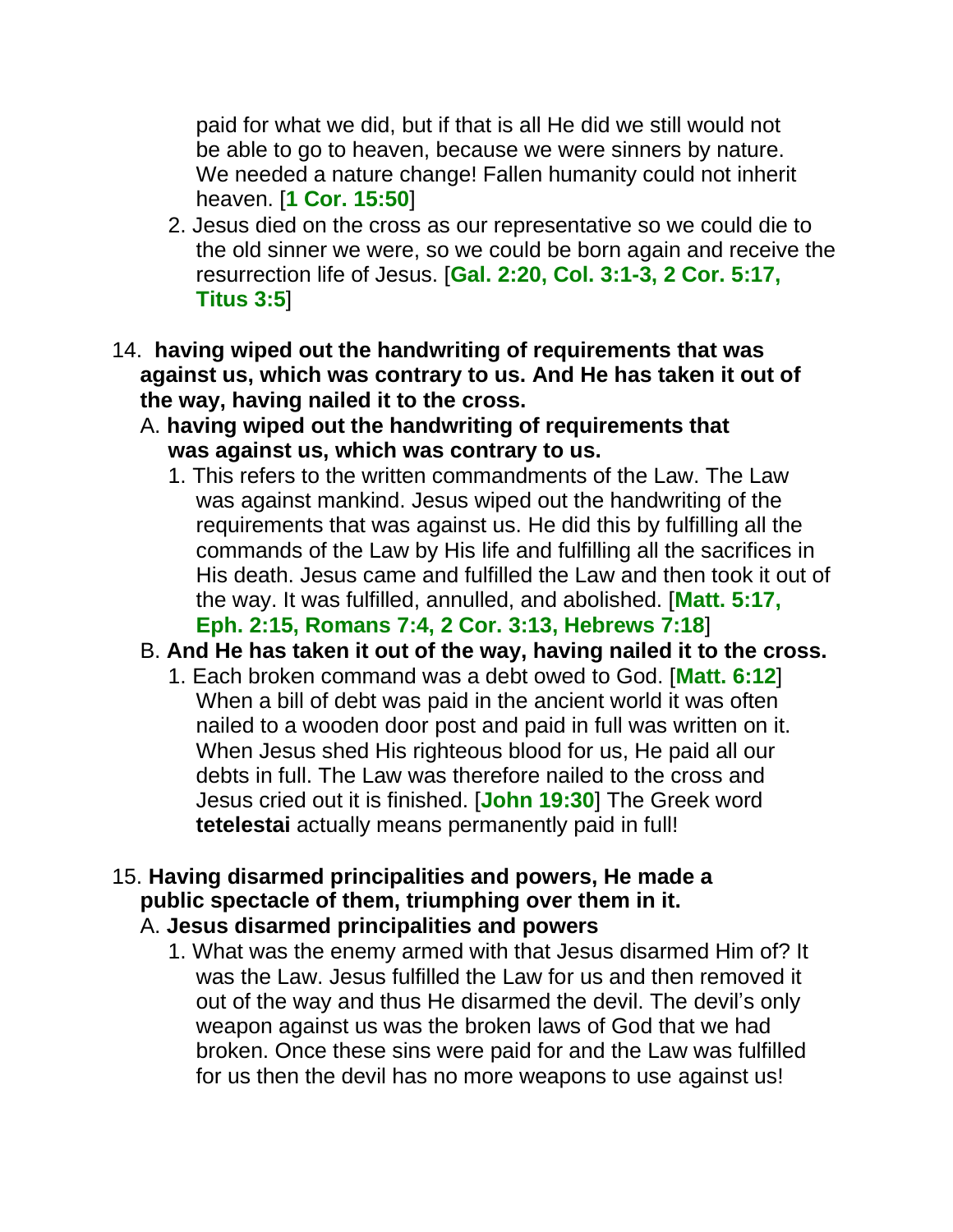B. **He made a public spectacle of them, triumphing over them in it** Jesus defeated the devil on his own turf! Jesus undid what Adam had done and Jesus took back the authority over all things. Satan has no more authority anymore. He must deceive people into giving him some of theirs!

- 1. You can walk in victory over satan and his works by accepting the gift of forgiveness and the gift of righteousness. You will stop sinning by awaking to righteousness in Christ. [**1 Cor. 15:34**]
- 2. We re-arm the enemy when we accept the accusations of the enemy. When we do this, he will condemn us, and then ultimately, he wants to separate us from our fellowship and closeness with God. [**Romans 8:33-35**] If we will not accept the accusations and condemnation of the enemy, he will not be able to separate us from God's love in Christ.

# 16. **So let no one judge you in food or in drink, or regarding a festival or a new moon or sabbaths,**

- A. **Let no one judge you**
	- 1. **Let no one** No one has the right or authority to judge us other than God. It is up to us not to allow others to judge us. When we allow others to judge us, we allow them to play the role of God in our lives.
	- 2. **Judge** Gr. **krino-** *to make a judgment upon*
- B. **in food or drink**
	- 1. Some will tell you that God does not want you to eat certain foods and drinks certain drinks. Do not let any judge you in these matters.
- C. **or regarding a festival or new moon or sabbaths**
	- 1. Some will tell you that you should not observe Christmas or Halloween or some other day. They will say it is wrong and God does not want you to do it. Do not allow anyone to judge you in these matters.
	- 2. Some will judge you in what day you are to worship. Some say you must worship on Saturday and if you do not you are not pleasing God. Some teach you should observe the Sabbath and not work on the day of worship. Do not allow people to judge you on these matters.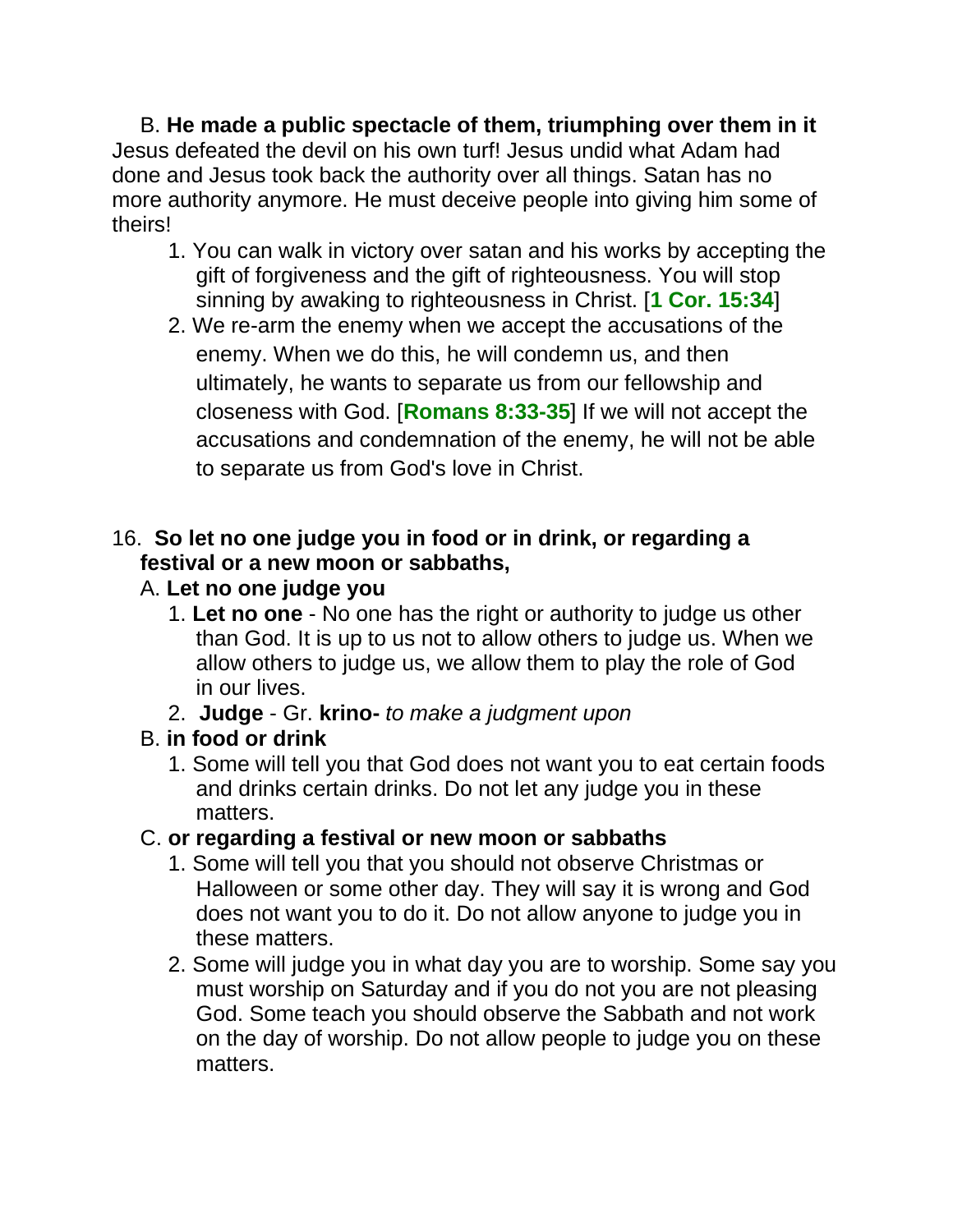#### 17. **which are a shadow of things to come, but the substance is of Christ.**

A. The laws of food and drink, and the observance of festivals and special days were but a shadow of things to come in the New Testament. They were to teach of New Testament truths.

B. The Law was a shadow. To have a shadow you must have an object that casts the shadow. What was the cause of the shadow of the Old Testament? It was Christ Himself! Each law and ritual was to teach of Christ and represented Him!

C. **the substance is of Christ-** lit. Greek- "*but the body of Christ*"- The body [person] of Christ was casting the shadow!

- 1. The Sabbath is but a shadow of the person of Christ. Christ is the Sabbath of God! [**Heb. 4:9-10**]
- D. Do not let anyone try to convince you that you must observe Old Testament commandments or observe certain days in order to be more pleasing to God.

#### 18. **Let no one cheat you of your reward, taking delight in** *false* **humility and worship of angels, intruding into those things which he has not seen, vainly puffed up by his fleshly mind,** A. **Let no one cheat you of your reward**

- 1. **cheat you** Gr. **Katabrabeuo** kata- against; brabeus- an umpire or judge in the games- *to disqualify or give a judgment against in the games*
- 2. When we let others judge us and bring us into legalism and false teaching, we are robbed of our prize that Jesus has won for us by grace. We obtain the prize of redemption and all it stands for by faith.

### B. **taking delight in false humility**

1. Religion and legalism delights in false humility. It really is based upon pride - What man has done for God to earn what they receive from Him.

# C. **and worship and angels**

1. Gnosticism focused on dietary rules and the worship of spirit beings [angels] in the endeavor to reconnect to the original and true God. They tried to access these spans of angels by secret knowledge.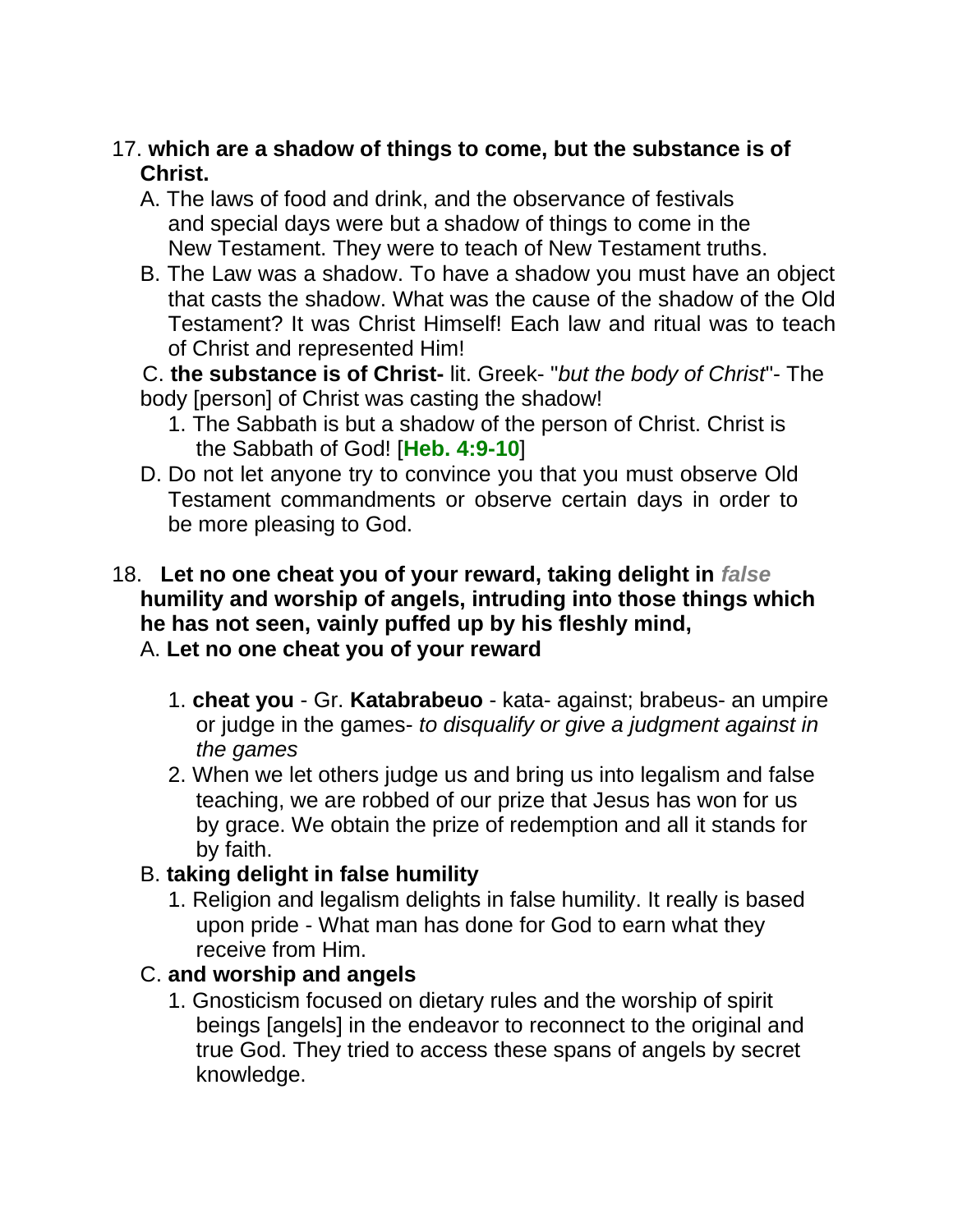#### D. **intruding into those things he has seen**

- 1. An intruder goes where they are not invited. Many are seeking visions of the spirit realm and seeking contact with angels and those who are dead. They are intruding into areas they are not invited by God to go. Satan is allowing them to see and hear things, but their visions are not from God. They are visions of demons and inspired by demons.
- 2. They have seen things, but they are deceptions.

### E. **vainly puffed up by his fleshly mind**

1. Those who boast of their many spiritual visions and things they have seen and heard in the "spirit" are not really spiritual. They are fleshly and immature. Spiritual ones have learned to walk by faith and not by sight.

#### 19. **and not holding fast to the Head, from whom all the body, nourished and knit together by joints and ligaments, grows with the increase** *that is* **from God.**

### A. **and not holding fast to the Head**

1. The head of the body of Christ is Jesus Christ. Those who are super spiritual often will stop going to church because they are more spiritual than the pastor and elders. They claim they have no need of a pastor or spiritual leadership because they have their own connection to God and do not need anyone else. When people claim this and leave the body then they actually lose hold of the head Jesus Christ.

### B. **from whom all the body**

1. Christ is connected to His body. Each believer is part of a body of Christ. We are not to separate from other Christians and the gathering of the local body of believers.

# C. **nourished and knit together by joints and ligaments**

1. The head gives nourishment through His body by joints and ligaments. Jesus is the head and the joints and ligaments are the five-fold ministry gifts set in the body to minister to the body His nourishment. [**Eph. 4:11-16**] We should receive from Christ in our personal life, but there is much nourishment we will only receive from Christ from the pastor he has set us under and from the ministers of the body of Christ.

### D. **grows with the increase that is from God**

1. Those who are puffed up in pride who think they do not need the local church end up being deceived by the enemy and open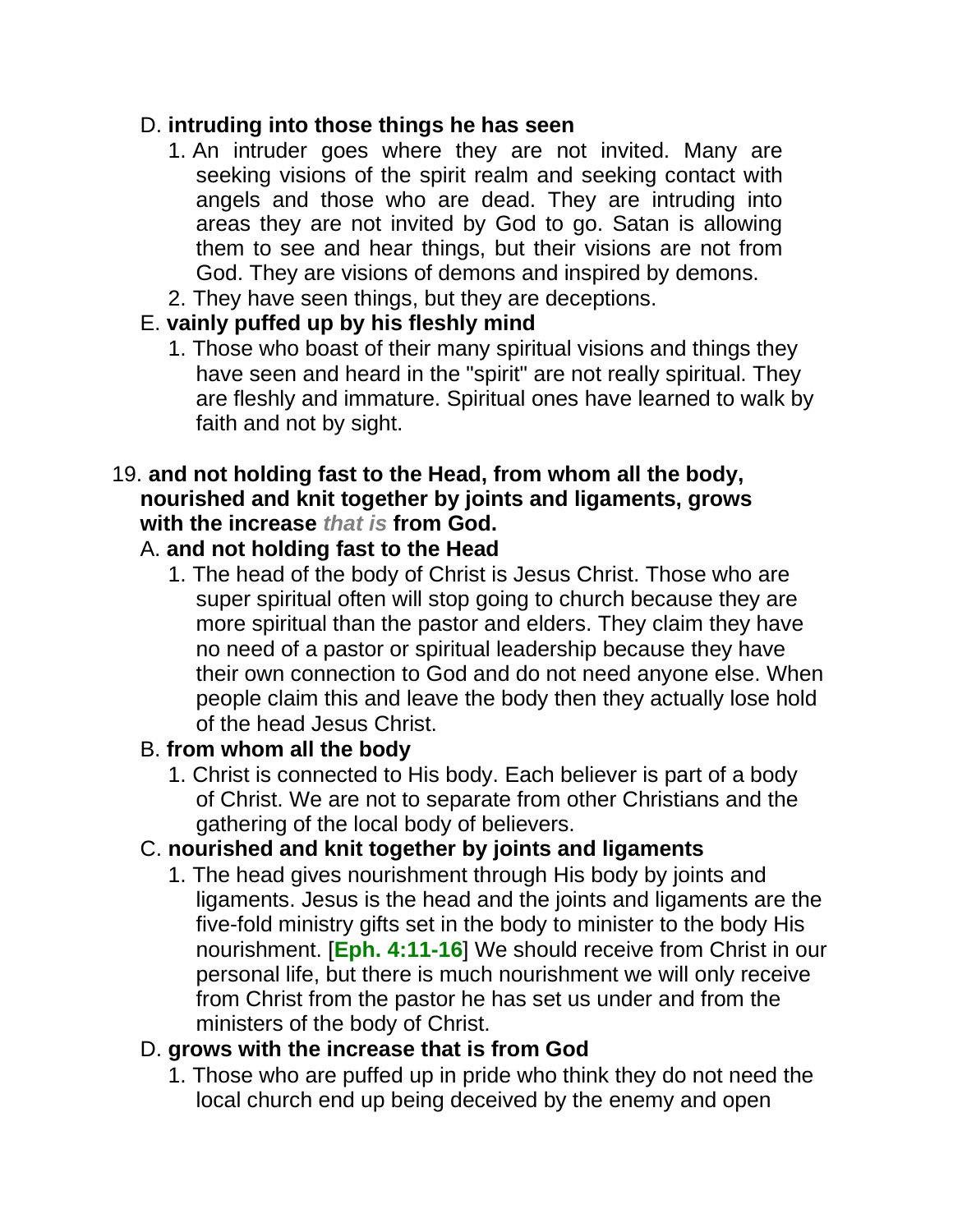themselves up to deception. It is crucial that every believer find the local body of believers and the pastor God has to set them under. This is God's plan for us to be nourished, taught, and to grow in faith and maturity.

20. **Therefore, if you died with Christ from the basic principles of the world, why, as though living in the world, do you subject yourselves to regulations--**

# A. **Therefore, if you died with Christ**

1. Christ was our covenant representative. What happened to Him, happened to us because we were in our representative at the cross. When He died as our representative, we then legally were seen by God as dying also with Him.

# B. **from the basic principles of the world**

- 1. **basic principles** rules on food and drink, observances of feasts, new moons, and certain days. These are representations of Christ. When He came and fulfilled what they represented then all these rules and outward observances are to be put away. We now have Christ in their place!
- C. **why, as though living in the world, do you subject yourselves to regulations**
	- 1. Now that Christ has come and fulfilled all those O.T. regulations and observances why allow yourself to be brought into legalistic bondage by people who claim to be spiritual. They are really fleshly and immature. Mature believers live by faith in Christ and have put away the things of the law. Adults should not allow babies to cause them to act like babies!

# 21. **"Do not touch, do not taste, do not handle,"**

- A. Legalism and religion are based in the DO NOT's of life. It focuses on what you cannot do.
- B. Grace is based upon the DO's of life and is based upon what you can do because of Christ.
- C. Eve got into religion when she told Satan that she was not allowed to eat of the tree, and she was not allowed to even touch it. This rule was made up to keep her from getting close to breaking a command of God. This is called fence laws. Religion is filled with self-made fence laws of do not touch, taste, or handle. Those who make such laws think they are helping themselves but actually they bind themselves.